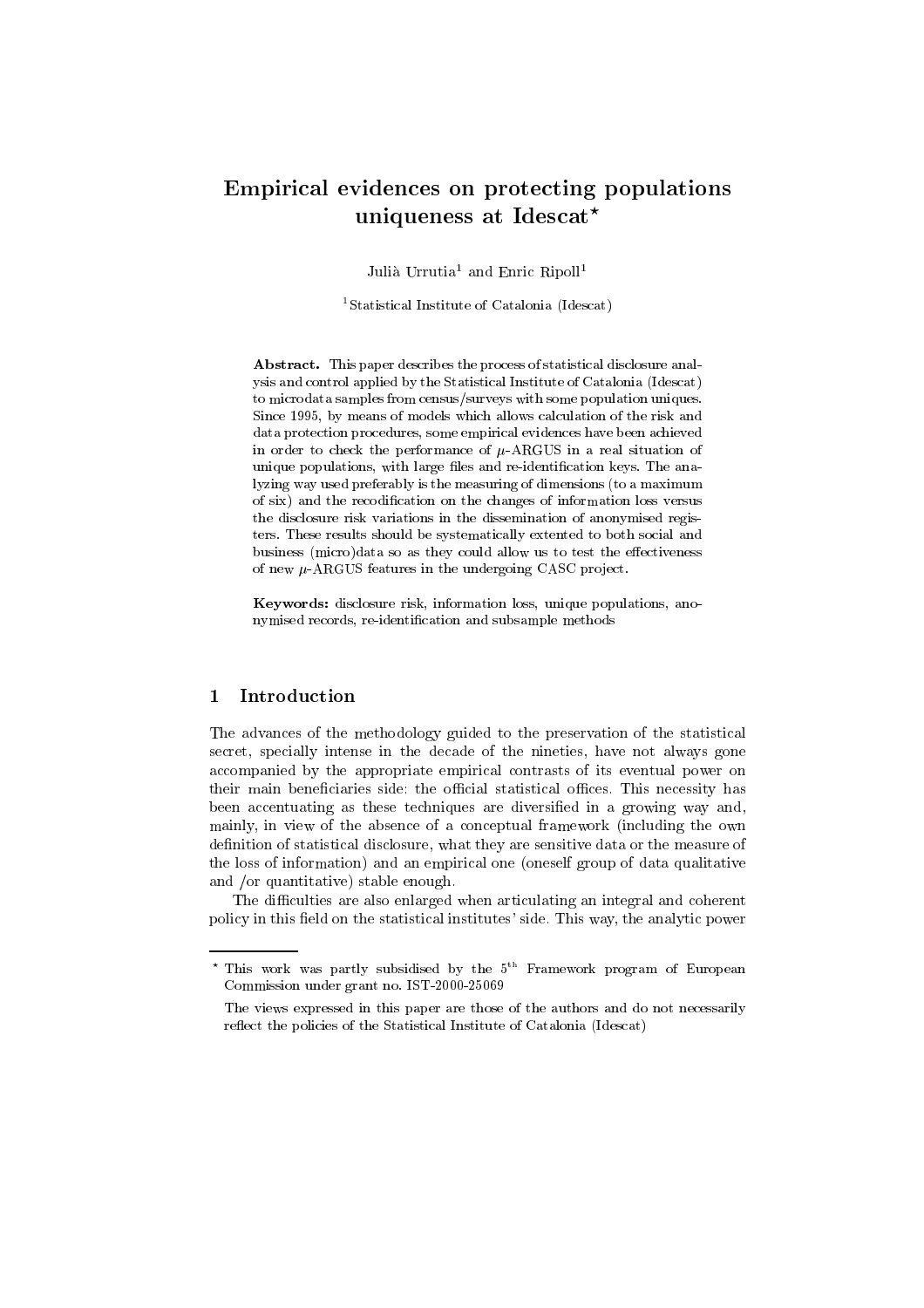of the users of data, a software on statistical disclosure control not very capable still for agile and complete processing of big volumes of data (interrelated) and the problem of the protection of the accessible databases (necessarily) from Internet represent substantial challenges to continue maintaining the simultaneous trust of offerers and users of information.

In this context, the objective of this paper is double: to point out the trajectory of the solutions rehearsed and/or adopted by the Statistical Institute of Catalonia (from now on, Idescat) in the environment of the microdata diffusion and also to present some of the results in the validation of those approaches that have been revealed more promising. For all of it, we count on the experience accumulated from 1995 around effective levels of microdata protection and the corresponding loss of information (to the statistical effects) whose position has counted on a systematic analysis of the main variables (for the most part demographic and social) from the 1991 Population Census of Catalonia.

This way, the most complete whole in the tasks on statistical disclosure control done by the Idescat, that are commented later on, corresponds to a stable but concrete scenario and, therefore, limited: the treatment of physical individuals' sociodemographic variables generally associated to an exhaustive operation of basic characteristics of the population -census- and of mainly qualitative or categorical nature.

In this sense, the document is structured in four parts. In section 1 the nature of the main investigations carried out by the Idescat are exposed, from its creation in 1990, about the microdata cession previous to the adoption of the SDC pattern using  $\mu$ -ARGUS. It also includes a reference to the works on the macrodata controlled dissemination based on the random perturbations with compensation and the experimental use of the privacy homomorphisms for microdata statistical condentiality developed outside the Idescat.

Section 2: the empirical mark of the re-identication pattern adopted by the Idescat is described to evaluate the probability of risk of statistical revelation by means of the use of the available options in  $\mu$ -ARGUS (local suppressions), with which, in 1999, superior results were already obtained to the strict use of the re-identication models.

Section 3: the treatment of the loss of information associated to the procedures that offer smaller risks of statistical revelation in the dissemination of microdata files is approached, contrasting the trade-off between both concepts as the level of dimensions and thresholds of the included variables increase, and analysing its evolution and its profile in particular.

Section 4: contains some final remarks and comments on the last two sections of this paper, which benefit of the "stability" of the conceptual and empirical framework that the Idescat has maintained in its rehearsals about microdata protection, with independence of its intrinsic value and the limitations of its eventual extrapolation and validity for other scenarios.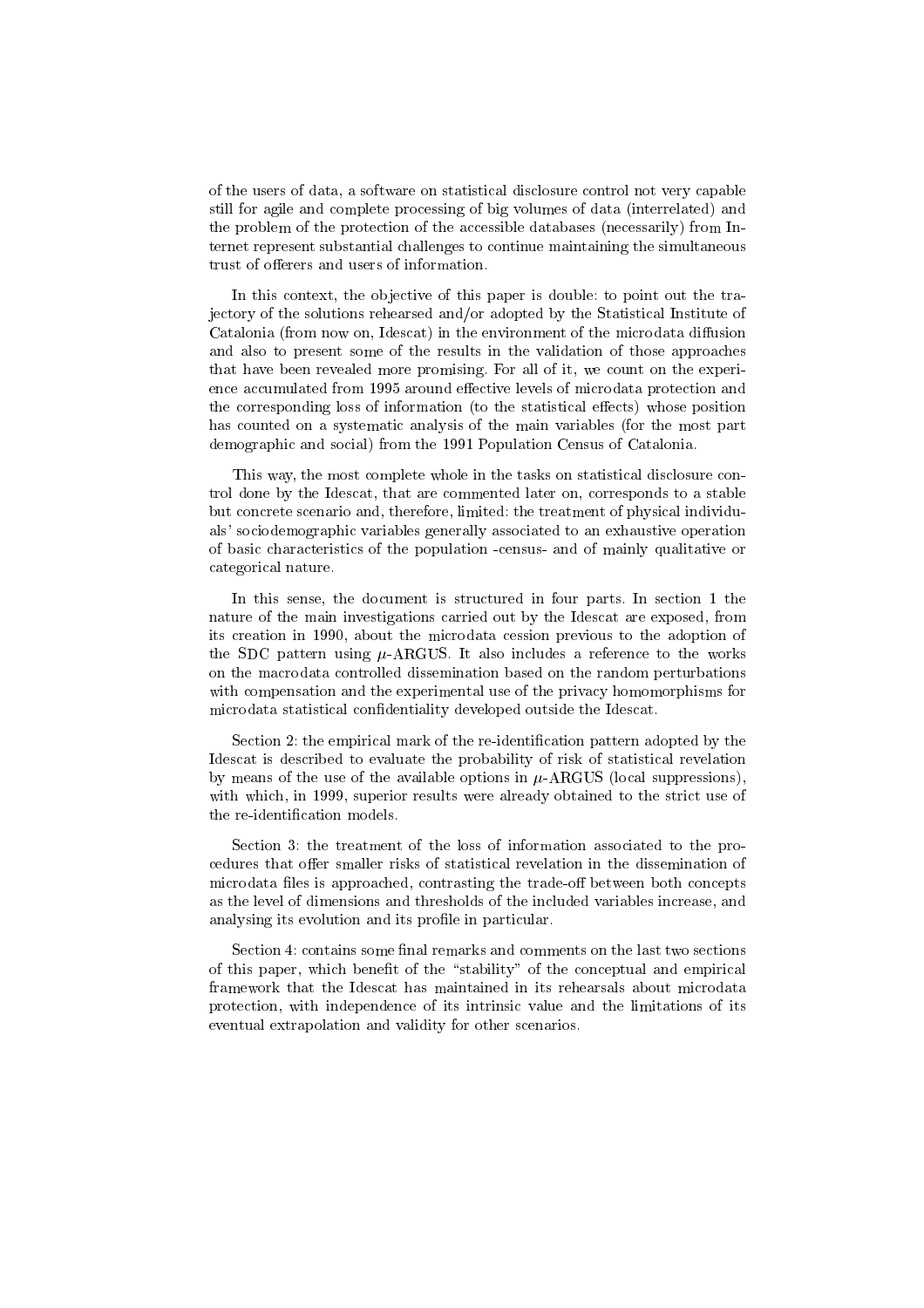## 2 Approaches to the Macrodata and Microdata Statistical Control

Although the central purpose of this paper is limited to the controlled dissemination of microdata files through the adoption of a concrete strategy, it is worthwhile to highlight two experiences relatively innovative examined or promoted by the Idescat between 1993 and 1996: the adaptation of new masking procedures for contingency tables and the potentiality of the cryptographic techniques, fully emergent in the electronic exchanges of information.

#### $2.1$ Random Perturbations by Compensation in Macrodata on Population Census

The first of the previous experiences rehearsed by the Idescat refers to the introduction of random perturbations by compensating developed by Appel and Hoffman [1], intending an implementation of this focus that simplified the original proposal. Starting from its presentation in the first "International Seminar on Statistical Confidentiality 1992" held by ISI-Eurostat in Dublin, the work of Turmo [2] evidenced that, in the case of the variables \Place of birth" and "Academic level" for all the municipalities of Catalonia, two refinements could be incorporated: to previously treat the unique populations in the environment row/column and to adjust the marginal totals of the tables through compensating methods.

This first approach to the statistical disclosure control on tabular data was clearly placed in the segment of well-known procedures as of "modification" of condential data and the disclosure risk of this modied method was irrelevant and it kept to high level of information (also users allowed to work with methods they are used to).

Despite the kindness and the effectiveness of the procedures applied to a set of statistical tables from 1991 Population Census of Catalonia, their applicability was committed by the concurrence of diverse elements. On one hand, the reticences on an undesirable distortion of the data original value from the users, aware of the existence of alternative and equally valid procedures guided to the "reduction" of information instead of its "modification". On the other hand, the non-existence of an appropriate computing support by the middle nineties, for the agile and powerful processing of the information that should be tabulated (including the case of hierarchical and/or linked tables) frustrate good part of the automated approaches.

Finally, the progressive orientation of the Idescat towards the articulation of the control politics of the statistical revelation in the microdata cession is justied in two elements:

 The individual records are potentially the more requested type of data by the users and/or researchers due to the growing power of their treatment teams and analysis of the primary information. This tendency is accentuated particularly in the case of data with reduced geographical levels (i.e., statistical information on European regions).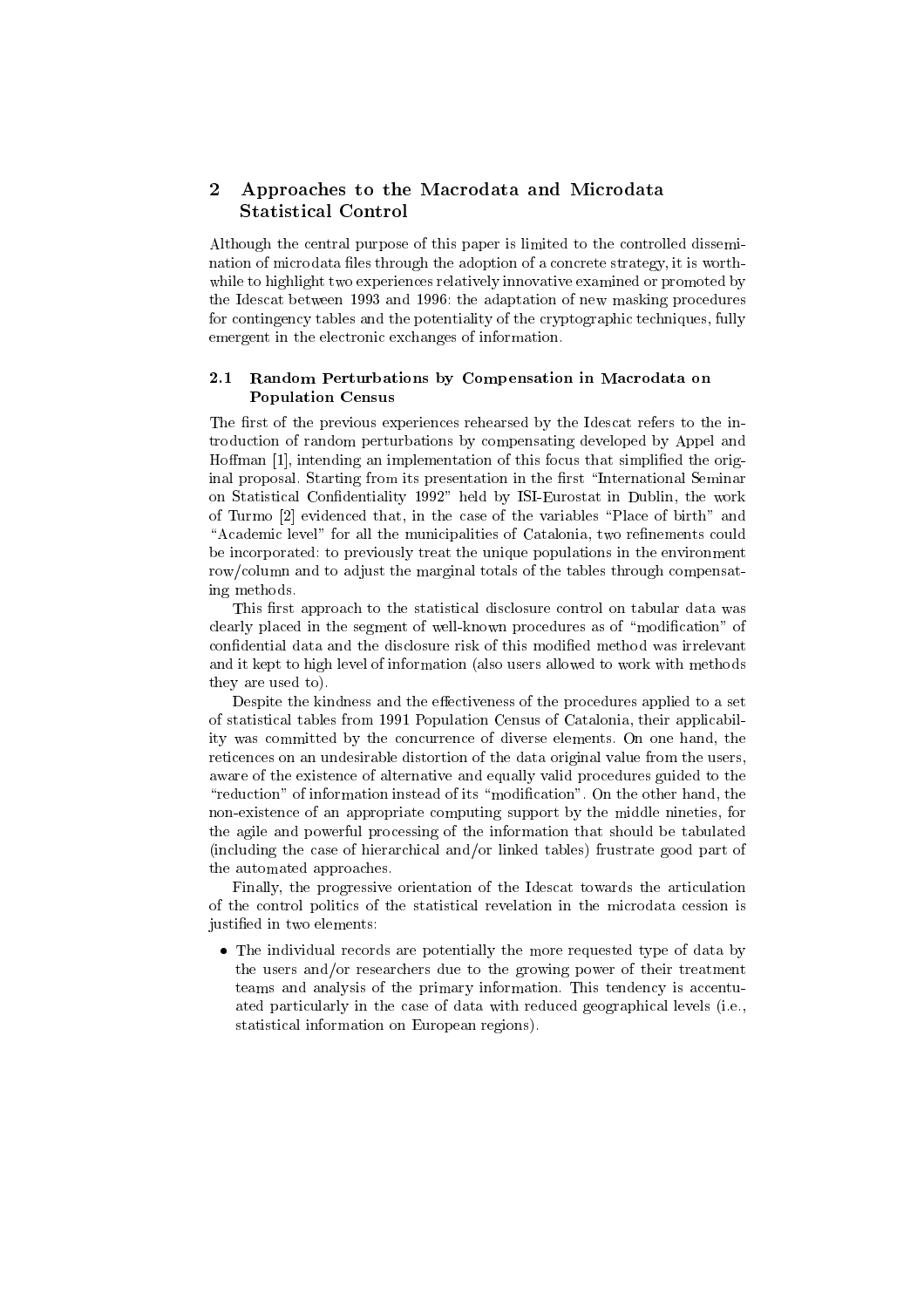A signicant proportion of the applicable \solutions" for the preservation of the microdata statistical condentiality is expandable to the protection of tabulated data. On the other hand, some research lines are centred in the possibility of disseminating tables of results based on a previous treatment of the individual records that tabulate in two or more dimensions (either by means of their reduction or modification).

This way, in the Idescat, procedures of statistical data protection on macrodata were being settled down based on the focus principles in favour of the reduction of the confidential information, instead of subjecting it to the opportune modifications .

#### $2.2$ Use of Privacy Homomorphisms for Macro/microdata Statistical Confidentiality

In the field of statistical data protection for macro/microdata it is necessary to point out a second relevant experience, consisting of the development of prototypes for delegation and computing data based on cryptographic techniques. The research carried out by the team of J. Domingo-Ferrer [3] allowed to evidence the possibility that the classified level (i.e. statistical institute) can recover exact statistics from statistics obtained at an unclassied level (i.e. subcontracted) on disclosure-protected dates by means of privacy homomorphisms (PHs) for multilevel processing of classied statistical data.

Although the application field of the cryptographic techniques can extend to the multiple steps of the statistical data protection -data collection, data processing or data dissemination-, like is showed in Domingo, Mateo and Snchez [4], the emphasis and the contrasts of its use by the Idescat were centred in their benefits in data processing. The experiences carried out in this last field starting from 1996 were of great utility for the treatment of specially sensitive data (e.g. individualised data of health).

At the same time, some practical limitations of the developed prototype were revealed and they derived from two facts:

 Strong restrictions on the analytic or computing capacity on the part of an unclassied level as far as doesn't allow to make bivariant statistical analysis (or of superior dimension) of the corresponding variables in a direct way.

tin general terms, starting from the pointed out empiric evidences, the procedures on statistical data protection applied to tabular data at the Idescat concentrate on the following rules: a) rule of the minimum frequency or minimum value of a cell (all the cells below this limit are considered condentials). b) the dominance rule (or concentration rule) that establishes that a cell is dangerous if a minimum number of individuals contribute in more than a certain percentage of the total of the cell (it is considered as a case of predominance the one that allows to one of these individuals to deduce the value corresponding to the rest of the contributers of the cell). On the other hand, the techniques applied for the elimination of confidential cells are "primary and secondary cell supression" and changes in the outline of the table (reduction of the table dimension or recoding of its features).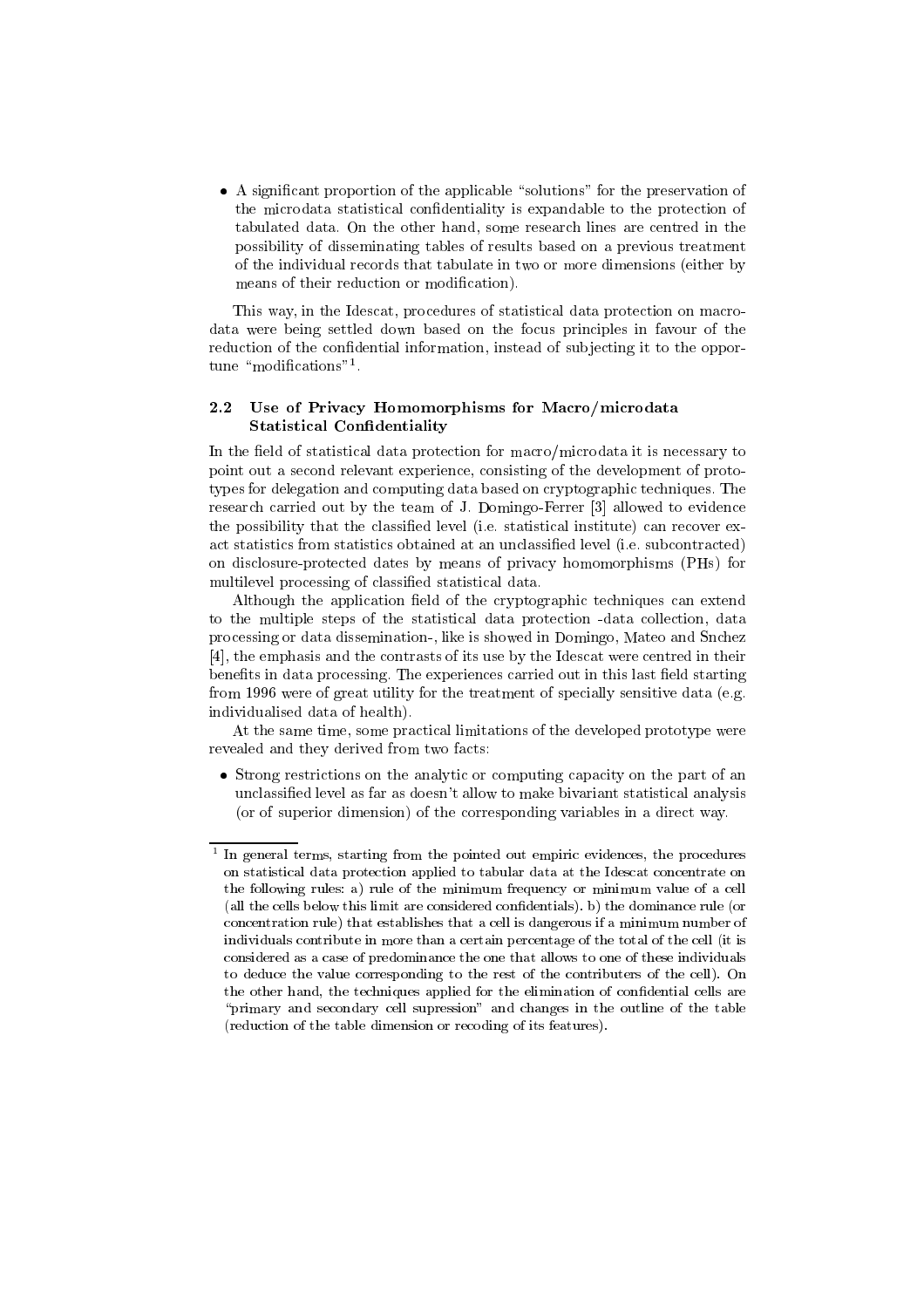The scarce acceptance by the potential beneciaries due, among other reasons, to the relative technical complexity that supposes the management and maintenance of this kind of platforms.

### 2.3 Re-identication Model for the Release of Microdata (Sub)samples

The growing microdata demand from the users on statistics and the commitment that the offices of official statistic have of giving the available information, made that the Idescat began a cession policy of these data mainly to the research centres of the Catalan universities. Evidently the cession of data should be carried out maintaining the commitment of preservation of statistical secret and therefore, controlling the disclosure risk through some of the well-known techniques. The Idescat opted to use reduction techniques due to the previous experiences in the field of the masking techniques mentioned and to the possibility of appearance of distortions not wanted in the ceded data.

This way, in 1995 the Idescat made out a microdata file with an acceptable disclosure risk level by means of the following process:

- $\mathcal{L}$  and contained a sample with a sample fraction of  $\mathcal{L}$  ,  $\mathcal{L}$  ,  $\mathcal{L}$ to more than 245.000 records, of the 1991 Population Census of Catalonia.
- . The level of aggregation of the geographical and conceptual and conceptual and conceptual and conceptual and conceptual and conceptual and conceptual and conceptual and conceptual and conceptual and conceptual and conce variables as instruments of control of the disclosure risk instead of using data distortion or alteration methods.
- Calculation of the disclosure risk by means of some appropriate pattern.

Once elaborated the file and before beginning their dissemination, the Idescat should make sure that the disclosure probability was small enough as to guarantee the population's privacy.

A model based on the frequency analysis was chosen, starting from the contained data in the sample, where the selection of the useful variables for the identification would be crucial in the final analysis.

Measuring the disclosure risk required the calculation of an identification probability serial based on the frequencies of unique populations in the population and in the sample. Starting from the existent methodological literature on the topic, a method based in a subsampling technique<sup>2</sup> presented by Zaiatz [5] was chosen.

Finally, with the encouraging results of the SDC project from the 4th Framework of European Union and, especially, the readiness of the first versions of the software packages  $\mu$ -Argus and  $\tau$ -Argus, the Idescat was almost forced to reconsider its methodological strategy of the statistical disclosure control for the case of micro and macrodata.

<sup>2</sup> This method is based on the use of a subsampling obtained from the sample of census individual records. The idea is to obtain an estimator of the proportion of unique cases in the population, starting from the empiric data given by the analysis of the observations behaviour of the subsampling regarding the sample.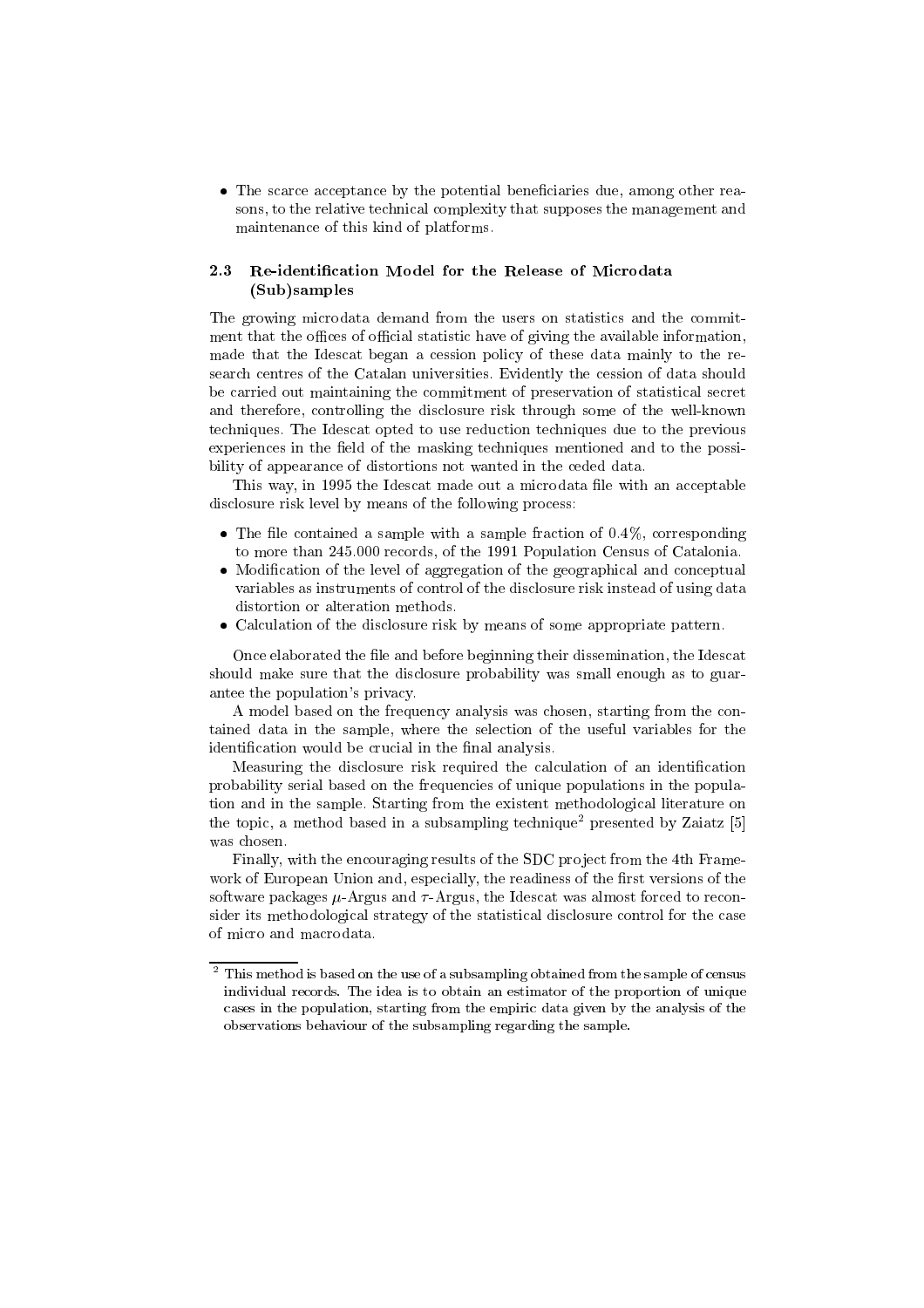This way, in 1998, the Idescat began to work with Argus, comparing the model used by Idescat for the microdata protection process and the methodological approach built in  $\mu$ -Argus in order to make it possible to evaluate the results and plan for further operations in the field of statistical disclosure control. This comparison enables us to test the performance of  $\mu$ -Argus from two perspectives, to check the effectiveness of  $\mu$ -Argus in a real situation of unique populations, with large files and re-identification keys, and to carry out a comparative analysis of the results obtained using  $\mu$ -Argus on the Idescat sample, by considering the protection criteria applied, the level of the information lost and the resulting risk of disclosure. These results will be shown in the next section of this paper.

## 3 Advances and Evidences in the Sure Processing of Microdata

### 3.1 Empirical Framework

The aim of this part is to present the results obtained when  $\mu$ -Argus has been applied to a sample of individual records from Population of Catalonia in 1991 and to extend the analysis reported by Garin and Ripoll [7] in 1999. The sample size is 245.288 records corresponding to a sample fraction of approximately 0.04, and it has been disseminating between different universities and research centres applying previously a statistical disclosure control based on re-identification techniques.

But not all the variables of the file have been introduced in the analysis, only eight of them, those that have been considered as with more identification power are part of the analysed file. These variables are: Place of Residence, Place of Birth, Age Strata, Sex, Marital Status, Profession, Academic Level and Activity Situation.

It's necessary to consider that the file contains only qualitative data and that, therefore, the analysis level is considerably limited since any quantitative variable is not included. But to keep on working with the same microdata has been decided, on one hand to be able to carry out comparative valuations of the results with the  $\mu$ -Argus application and on the other hand to be able to enlarge the results obtained previously.

The results obtained in 1999 showed that, indeed, the risk of statistical disclosure decreases with  $\mu$ -Argus after the application of suppression techniques, in exchange for a loss of information. Now, it is sought to analyse, among other questions, how this loss of information is distributed.

The carried out empirical experiences<sup>3</sup> are guided to compare, in different ways, the changes produced in the loss of information done by  $\mu$ -Argus. In the first place, the variation in the number of suppressions after applying the global recoding is analysed, that is to say, in function of the codification used in the two

 $\degree$  It's been used  $\mu$ -Argus version 2.5 due to problems with version 3.0 installation.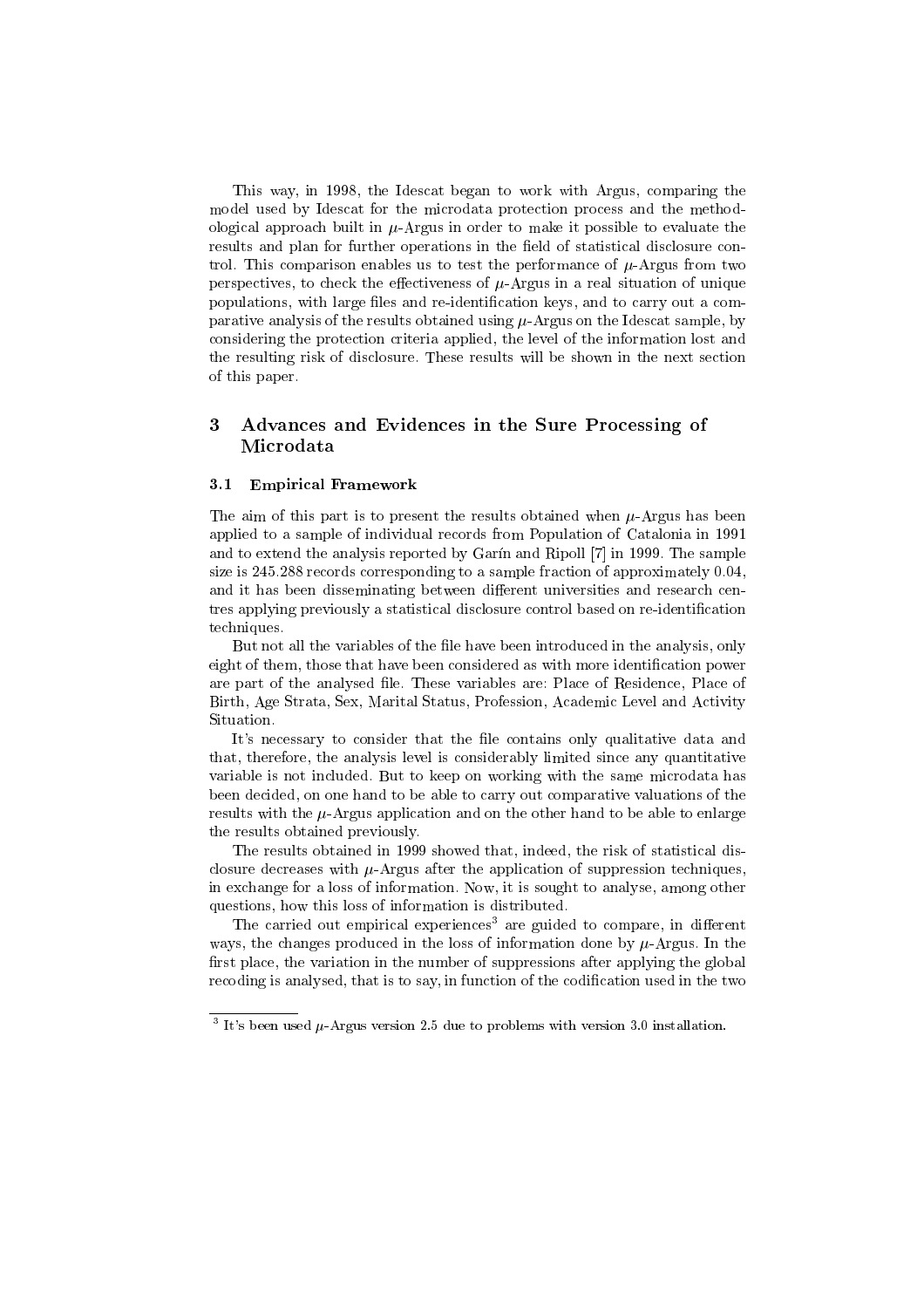main variables. On the other hand, it will be interesting to observe what happens when the number of dimensions or of combinations of tables is increased following the information introduced in the identificative level  $(3, 4, 5, 5, 6)$  dimensions). On the other hand, with the increment of the treshold (treshold=1, treshold=2). Finally, the loss of information is analysed from the analysis of the change in the distributions of the variables through a brief analysis of homogeneity for the cases of 3 and 4 dimensions.

### 3.2 Recoding of Variables

We would like to comment that, like in the previous works, the techniques of statistical disclosure control used have been, basically, the global recoding of variables and the local suppression. Also, two of the eight key variables contained in the file, (Place of Residence, Age Strata) are subjected to recode:

Place of Residence: two alternative recoding sets:

1. aggregation in four categories corresponding to broad administrative divisions 2. aggregation in sixteen categories corresponding to groups of local counties with low distribution variance

Age Strata: we know that one-year stratas are dangerous, therefore we established two aggregation levels:

- 1. categories of 5 years
- 2. categories of 10 years

The combination of these variables produces the following four files:

|                           | <b>Age Strata</b>                 |            |  |  |  |
|---------------------------|-----------------------------------|------------|--|--|--|
| <b>Place of Residence</b> | 10 years strata<br>5 vears strata |            |  |  |  |
| 14 categories             | File 4 5                          | File 4 10  |  |  |  |
| 16 categories             | File 16 5                         | File 16 10 |  |  |  |

#### 3.3 The Identication Level and Treshold

The most revealing variables from the data matrix have been chosen because the disclosure risk must be controlled through the analysis of these possible combinations and their identication levels. To make a decision, the following aspects have been taken into consideration:

- Experiences in previous similar operations
- The type and contents of local les that contain individual data and are accessible to the public
- The quality of the information regarding the current value of some variables, the reliability of the matching of codified data, etc.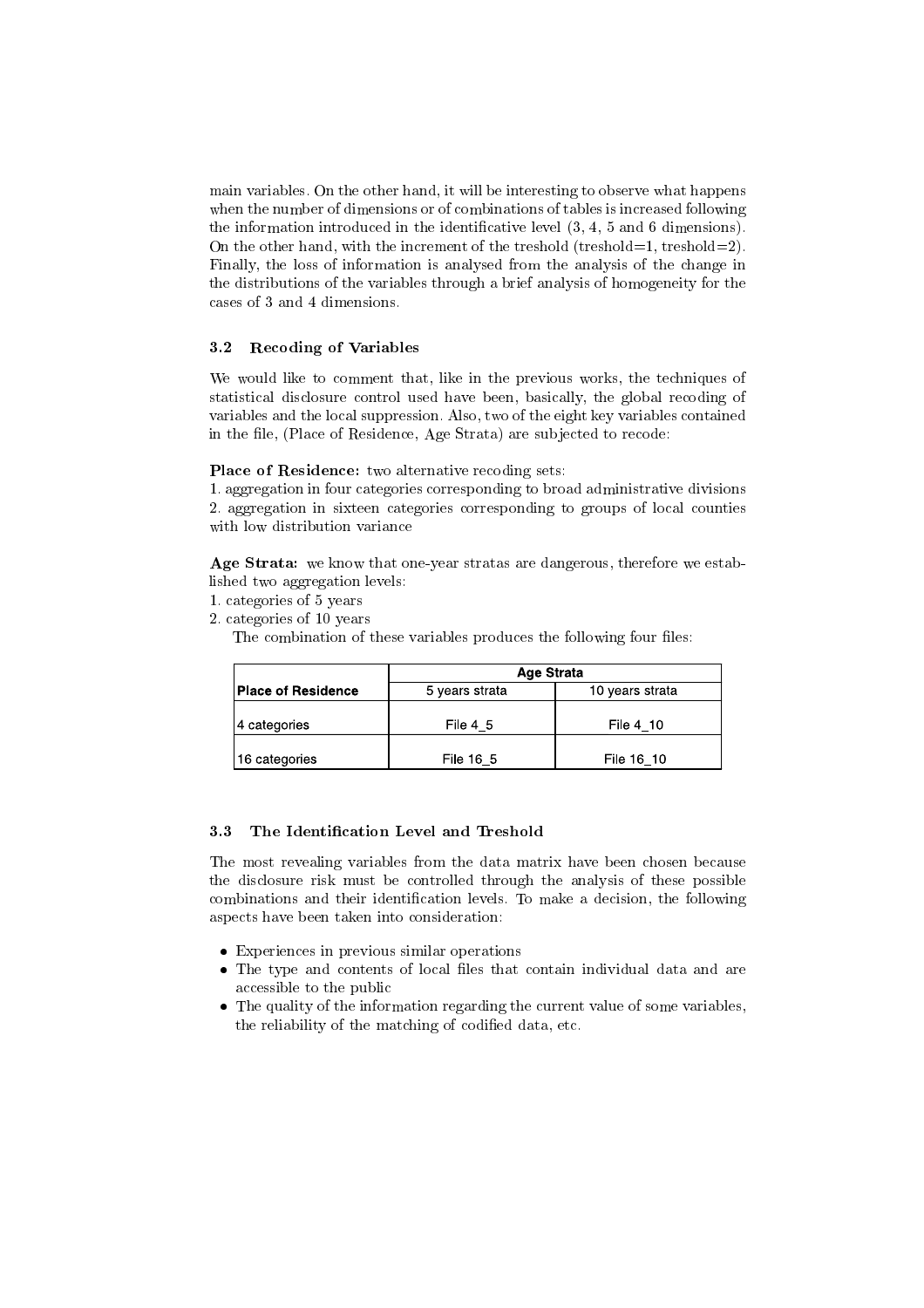On the other hand, it has been already mentioned that this analysis contains a 3 to 6 dimensions comparison. So, in the sixth column of the metale, we have defined an identification level distribution for each dimension. We also should establish that, if we want to compare the results between dimensions, the distribution of the identication levels mustn't change so much. So we only change the identication level of four variables in order to obtain the fourth, fifth and sixth dimension.

| 3 dimensions          | ПL | 4 dimensions          | TT. |
|-----------------------|----|-----------------------|-----|
| Place of Residence    | 1  | Place of Residence    | 1   |
| Place of Birth        | 2  | Place of Birth        | 2   |
| Age Strata            | 1  | Age Strata            | 1   |
| Sex                   | 3  | Sex                   | 4   |
| Marital Status        | 3  | Marital Status        | 3   |
| Profession            | 2  | Profession            | 2   |
| Academic Level        | 2  | Academic Level        | 2   |
| Activity Situation    | 3  | Activity Situation    | 3   |
|                       |    |                       |     |
| 5 dimensions          | ΙL | 6 dimensions          | ΙL  |
| Place of Residence    | 1  | Place of Residence    | 1   |
| Place of Birth        | 2  | Place of Birth        | 2   |
| Age Strata            | 1  | Age Strata            | 1   |
| Sex                   | 5  | Sex                   | 6   |
| <b>Marital Status</b> | 4  | <b>Marital Status</b> | 5   |
| Profession            | 2  | Profession            | 2   |
| Academic Level        | 2  | Academic Level        | 3   |

Remember that, to the highest identification level corresponds the smallest value and that  $\mu$ -Argus always requires that the identificative levels are correlative:

Where in bold appear the variables that have changed their identification level in relation to the previous combination of dimensions.

It has been necessary to force a change in the variable Academic Level to maintain an identification level similar to 3 since the original metafile (3 dimensions) presents only three variables with an identification level equal to 3. For this reason, the increment in the last combination of dimensions presents the change in four variables. It could be noted that the two variables sub jected to recode and which produce the different four files to analyse are those that have a superior identification level  $(IL=1)$ .

The treshold is the other big decision that the controller should take in order to obtain a safety file. In this paper we will compare the increment of suppressions when we increase the treshold from 1 to 2.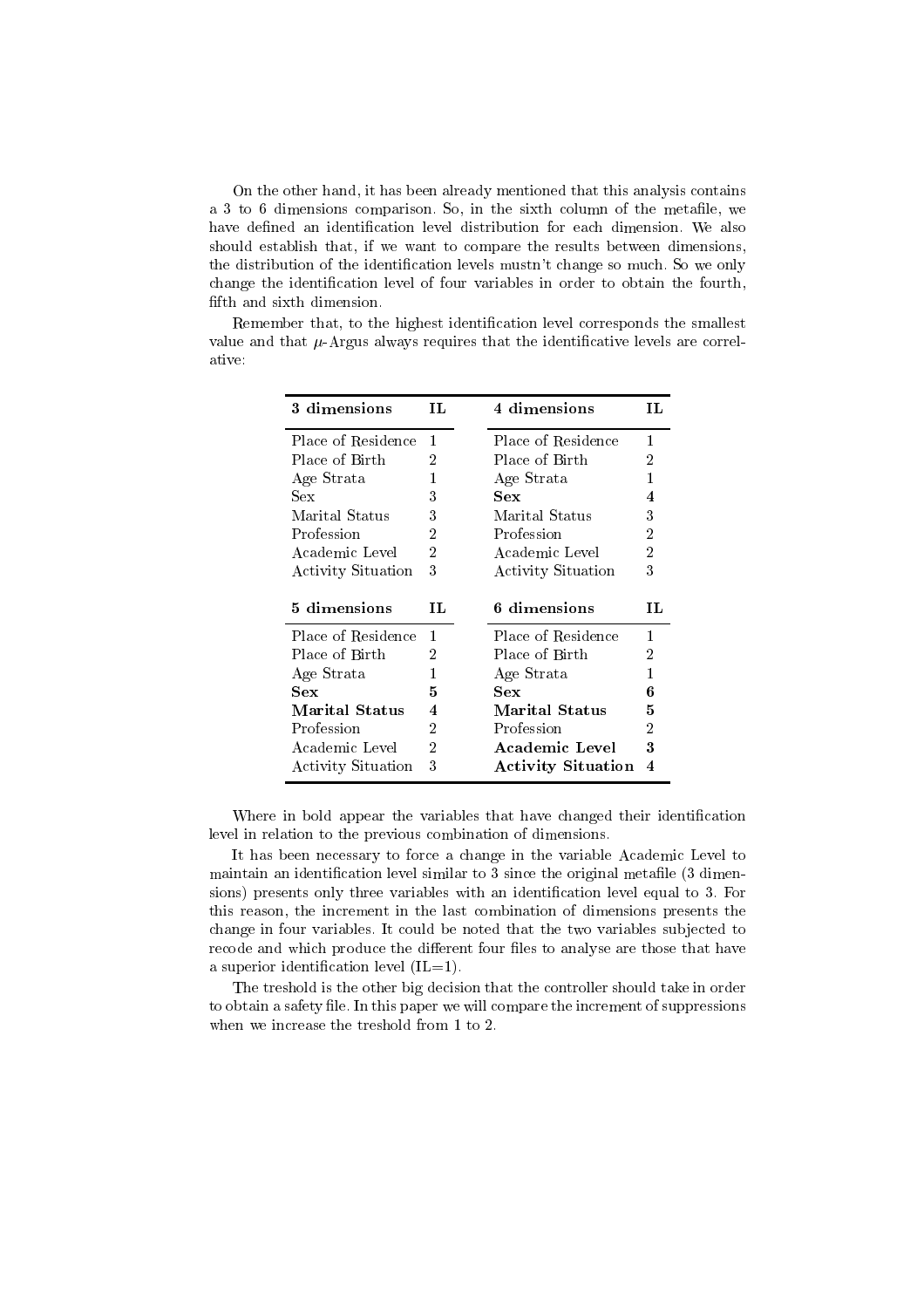## 4 Empirical evidences: the distribution of the information loss

## 4.1 Number of Suppressions

The following tables show the number of suppressions that the program  $\mu$ -Argus carries out to obtain a safe file and how this number varies in function of the used file (according to codification), the number of dimensions and the treshold value used.

| File 4_10   |              |              |              |              |
|-------------|--------------|--------------|--------------|--------------|
|             | 3 dimensions | 4 dimensions | 5 dimensions | 6 dimensions |
| Treshold=1  | 930          | 6016         | 12480        | 16179        |
| Treshold=2  | 1894         | 10230        | 19666        | 25313        |
|             |              |              |              |              |
| File 4 5    |              |              |              |              |
|             | 3 dimensions | 4 dimensions | 5 dimensions | 6 dimensions |
| Treshold=1  | 1631         | 9548         | 18489        | 23010        |
| Treshold=2  | 3343         | 15953        | 28530        | 35324        |
|             |              |              |              |              |
| File 16 10  |              |              |              |              |
|             | 3 dimensions | 4 dimensions | 5 dimensions | 6 dimensions |
| Treshold=1  | 2330         | 13563        | 26480        | 33293        |
| Treshold=2  | 4709         | 21963        | 39642        | 49736        |
|             |              |              |              |              |
| File $16_5$ |              |              |              |              |
|             | 3 dimensions | 4 dimensions | 5 dimensions | 6 dimensions |
| Treshold=1  | 3415         | 19909        | 37115        | 45157        |
| Treshold=2  | 6901         | 32123        | 55124        | 66893        |

Table 1. Number of suppressions

Obviously, the number of suppressions increases with the number of dimensions as well as with the increment in the treshold value. On the other hand, the following tables are arranged of smaller to more number of suppressions according to the analysed file.

This way, it's noted that the file previously surer is the File 4.10 and the one that needs more suppressions, that is to say, the less sure file, is the File 16.5. This aspect works together with the number of categories corresponding to the two recoded variables. The number of combined categories of the variable Place of Residence and Age Strata in the four files is:

File 4 <sup>10</sup> <sup>15</sup> File 4.5 25 File 16 10 27 File 16.5 37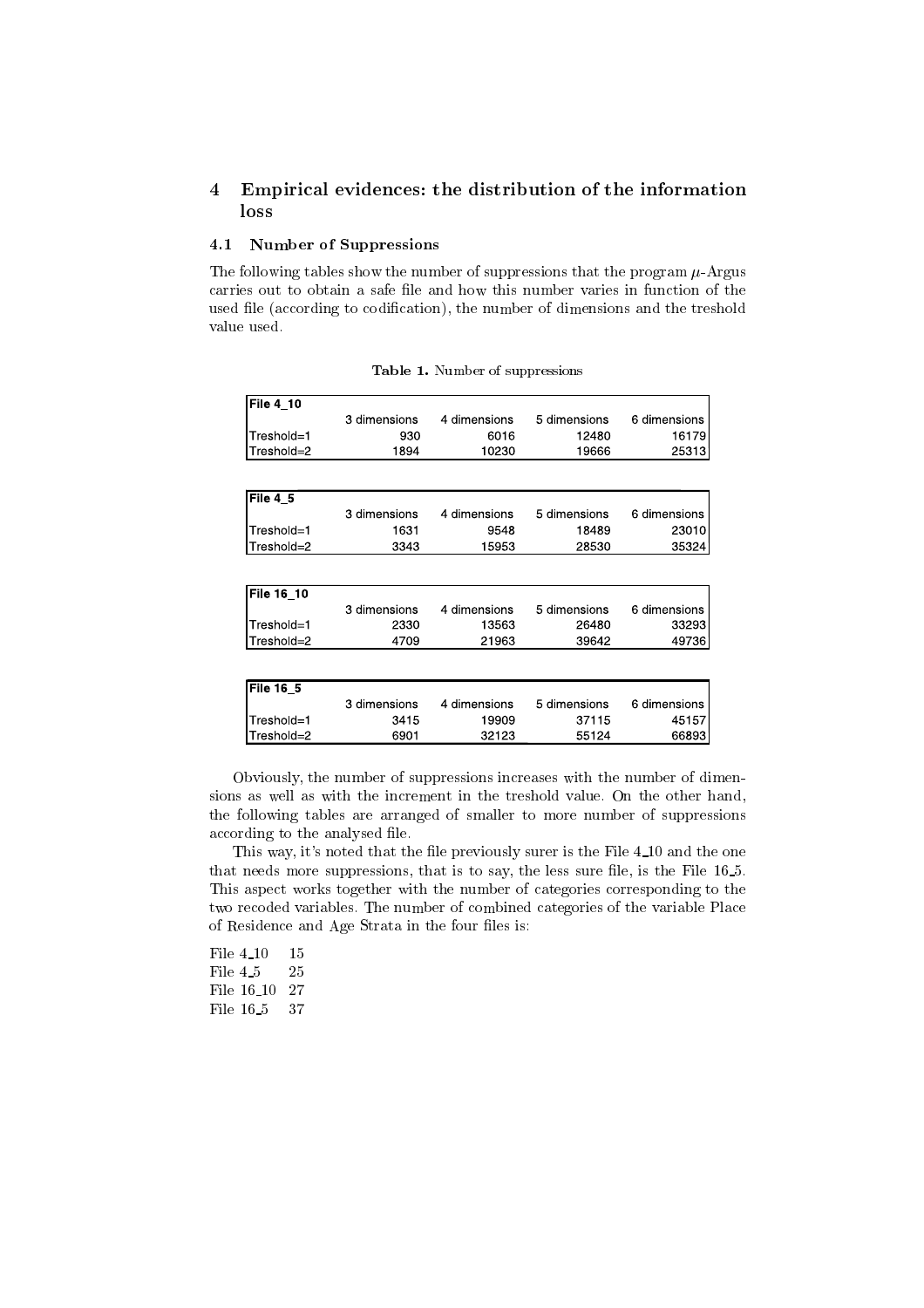In the analysed cases, the number of suppressions increases when increases the level of detail of the microdata.

It could also be seen that the variable Place of Residence has bigger importance in the increment of the number of suppressions because the two files with a more added stratification regarding this variable are located in the first two places of the ordination.

But the number of suppressions doesn't agree with the number of records affected by some suppression since there are records that have suffered more than one local suppression. The fact of suppressing more than one variable for each record favours the fact that a bigger percentage of records remain intact but, on the other hand, is neither advisable to have an excess of records with lack of information in more than one variable. In this sense, Table 2 shows the percentage of records with more than one local suppression.

|            |            | dim <sub>3</sub> | dim 4 | dim 5 | dim 6 |
|------------|------------|------------------|-------|-------|-------|
| File 4 10  | treshold 1 | 0.11             | 1.28  | 2.49  | 2.68  |
|            | treshold 2 | 0.37             | 2.07  | 4.02  | 4.66  |
| File 4 5   | treshold 1 | 0.18             | 1.51  | 2.87  | 3.17  |
|            | treshold 2 | 0.48             | 2.12  | 4 9 5 | 5.80  |
| File 16 10 | treshold 1 | 0.39             | 2.12  | 3.54  | 3.78  |
|            | treshold 2 | 0.71             | 3.52  | 578   | 6.53  |
| File 16_5  | treshold 1 | 0.71             | 2.71  | 4.48  | 472   |
|            | treshold 2 | 1.29             | 4.74  | 7.40  | 8.33  |

Table 2. Percentage of records with more than one suppression

It could be seen how the increment in the detail level of the information in the number of dimensions and in the number of the treshold value, increases the percentage of records with more than one local suppression reaching relatively high values in some cases.

It could be also pointed out that in the analysis to 3 dimensions, the maxi mum number of record local suppressions is 2, and starting from the dimension 4, the maximum number of record local suppressions is 3. On the other hand, it has not been noted in any case that more than 3 variables in a record have been suppressed.

#### 4.2 Distribution of the Suppressions by Variables

Another way to analyse the number of local suppressions is from the point of view of how this suppressions change in each one of the eight variables. In this sense, Table 3 contains the ratio of variation suppressions when increasing one dimension. The table is shown only for one of the four files analysed since almost the same behaviour pattern in all of them repeats.

It could be noted that in the step from 3 to 4 dimensions the variables Place of Birth, Sex Marital and Status possess a very superior ratio than the other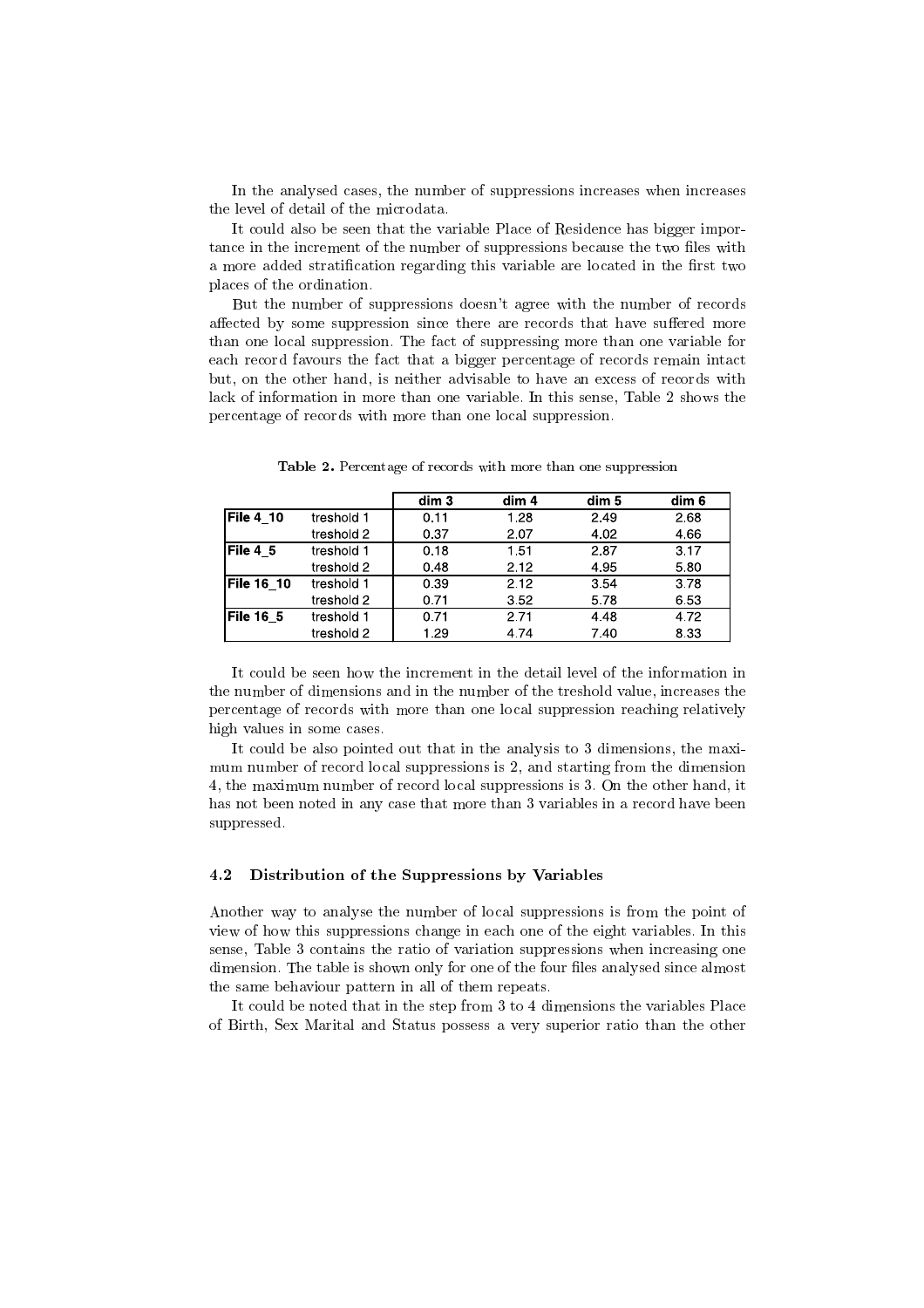| File 4 10                 | $3$ to 4 | 4 to 5 | 5 to 6 |
|---------------------------|----------|--------|--------|
| Place of Residence        | 4.27     | 3.78   | 126    |
| Place of Birth            | 25.81    | 2.76   | 121    |
| Age Strata                | 3.03     | 2.07   | 1.10   |
| <b>Sex</b>                | 46.75    | 4.82   | 1.96I  |
| <b>Marital Status</b>     | 13.30    | 1.60   | 1.11   |
| Profession                | 2.73     | 1.54   | 110    |
| Academic Level            | 5.67     | 2.41   | 1.32   |
| <b>Activity Situation</b> | 4.21     | 1.27   | 1.06   |

Table 3. Variation ratio in the variables by dimension changing

ones. It is also observed how the ratios are equalled in the step from 5 to 6 dimensions. The same behaviour repeats when we work with a treshold=2.

Another question to think about is how the suppressions are distributed among the variables, that is to say, which variables suffer more suppressions. The following table shows this aspect through the percentage of suppressions regarding the total.

| File 4_10                 | 3 dim | 4 dim | 5 dim | 6 dim |
|---------------------------|-------|-------|-------|-------|
| Place of Residence        | 27.6  | 21.1  | 332   | 32.3  |
| Place of Birth            | 29    | 13.4  | 154   | 14.4  |
| Age Strata                | 3.2   | 1.7   | 15    | 1.3   |
| Sex                       | 09    | 7.2   | 144   | 21.8  |
| <b>Marital Status</b>     | 8.8   | 21.0  | 14.0  | 12.0  |
| Profession                | 28.0  | 13.6  | 8.8   | 7.4   |
| Academic Level            | 19    | 2.0   | 2.0   | 2.0   |
| <b>Activity Situation</b> | 26.7  | 20.1  | 10.6  | 8.7   |

Table 4. Variation ratio in the variables by dimension levels

When working with 3 dimensions, we see how the 80% of the suppressions concentrate on the variables Place of Residence, Status Profession and Activity Situation.

A singularity must be highlighted: the variables Profession and Activity Situation reduce their weight in the number of suppressions as the number of dimensions is increased, while the variable Sex suffers the opposing phenomenon. It increases the percentage of suppressions regarding the total as advances in the number of analysed dimensions are carried out. This behaviour pattern repeats in the four files and when we work with a treshold=1 or treshold=2.

Only another one more aspect to highlight. In the File 16 10 the percentage of suppressions regarding the total in the variable Place of Residence decreases until values inferior to 5%, although, intuitively, we could think that with an increment in the variable detail an increment in the number of suppressions would take place.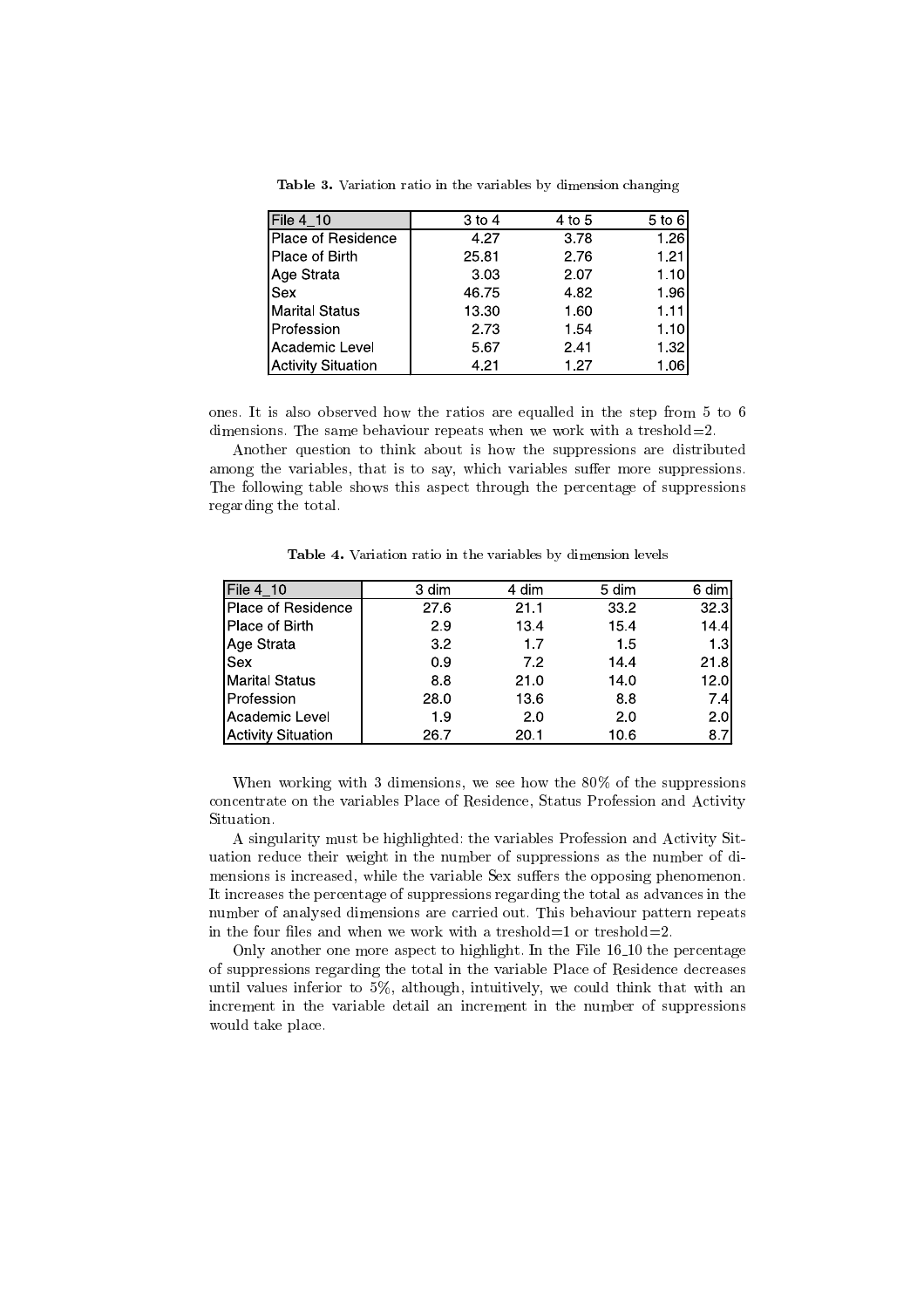#### 4.3 Increase of suppressions in dimension and treshold values changing

It is obvious that with the increment in the number of dimension combinations an increment of the number of local suppressions takes place because the number of combinations analysed is bigger as well as the identication risk. The same effect takes place with an increment in the treshold value because the records in danger of being not identied are not only those which are unique in the population. It's enough that only two records were equal (treshold=2) to mark this records as con
icting.

In this section it is analysed, by means of increment ratios and for each one of the four files, how the loss of information or number of local suppressions vary when we increase the dimensions from 3 to 6 on one hand and from 1 to 2 in the treshold value. The ratio built is simply the quotient between two numbers of local suppressions to be able to see by which value has been multiplied the suppression number as the Table 5 shows.

**Table 5.** Ratio variation in dimension changing with treshold=1 and treshold=2

| Treshold=1 | 3 to 4     | 4 to 5 | 5 to 6 |
|------------|------------|--------|--------|
| File 4 10  | 6.5        | 2.07   | 13     |
| File 4 5   | 5.9        | 1.94   | 1.2    |
| File 16 10 | 5.8        | 1.95   | 1.3    |
| File 16_5  | 5.8        | 1.86   | 1.2    |
|            |            |        |        |
| Treshold=2 | $3$ to $4$ | 4 to 5 | 5 to 6 |
| File 4 10  | 54         | 1.9    | 13     |
| File 4 5   | 48         | 1.8    | 1.2    |
| File 16 10 | 47         | 1.8    | 13     |
| File 16 5  | 4.7        | 1.7    | 1.2    |

By observing the previous tables it seems interesting to highlight:

- A very high ratio is produced in the step from 3 to 4 dimensions, but in the following step, from 4 to 5 dimensions, this ratio falls to practically the third part and it continues falling, although in smaller measure, in the step from 5 to 6 dimensions where the ratio for each one of the four files is equalled. That is to say, as we advance in the number of analysed combinations, the increment of suppressions in ratio terms spreads to be constant.
- When we increase the treshold value from 1 to 2, it is observed that from 3 to 4 dimensions the ratio has decreased in a constant similar to 1.1, of 4 to 5 dimensions the ratio decreases in a constant of 0.15 and in the step from 5 to 6 dimensions the ratio stays unalterable.

These results allow figuring the number of suppressions that will take place when applying  $\mu$ -Argus with an increment of dimensions or of the treshold value.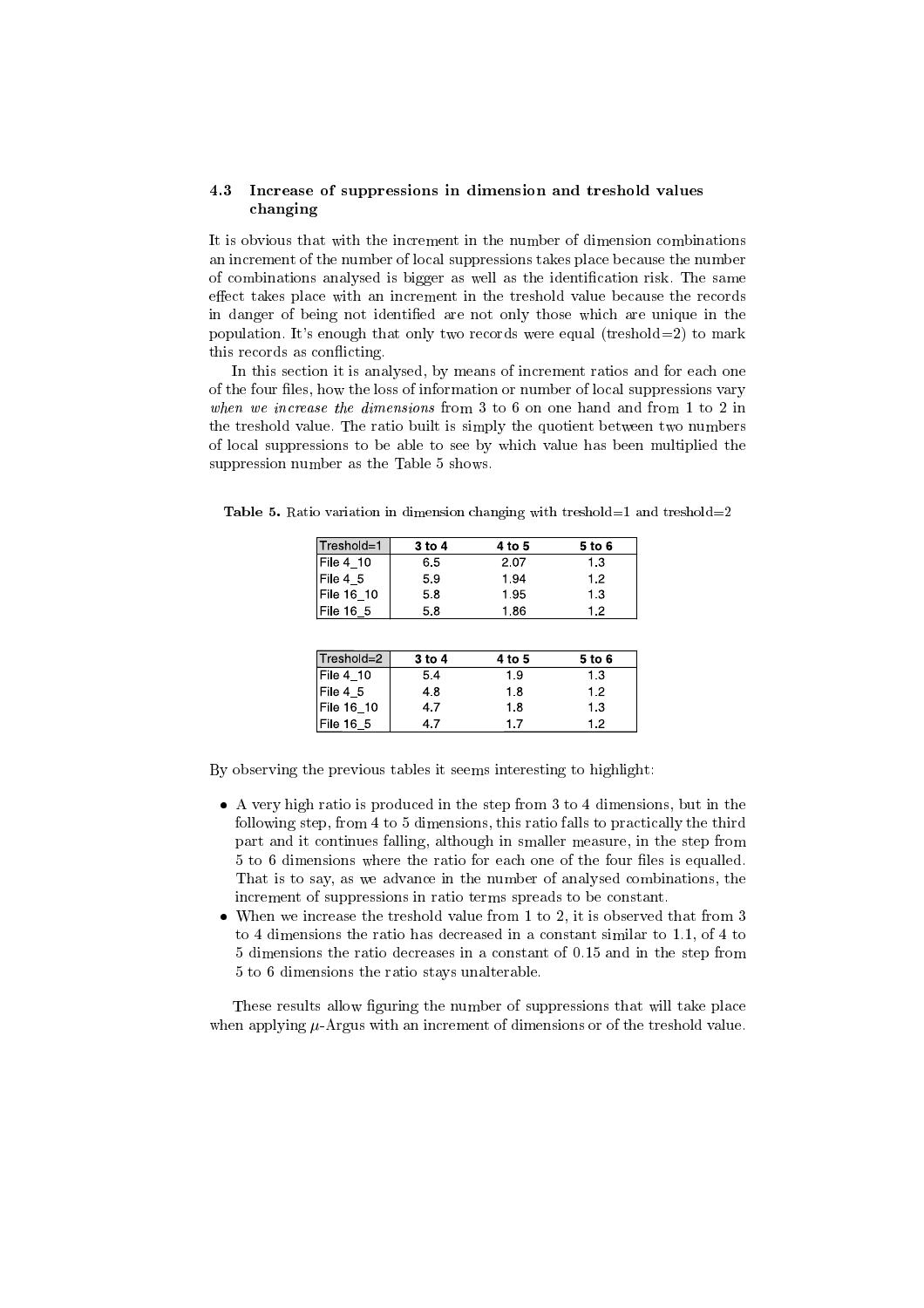That is to say, if the ratios were known, the program could be applied only for a combination of dimensions equal to 3 and a treshold value equal to 1 and to estimate the changes that would take place with more dimensions or higher treshold values.

Now we will measure in Table 6 the changes in the number of suppressions in each one of the files when passing from a treshold  $=1$  to a treshold  $=2$ . That is to say, for each file, it will be analysed for each fixed level of dimensions, how the fact of increasing a unit the treshold value affects the result.

|                   | 3 dim | 4dim | 5 dim | 6 dim |
|-------------------|-------|------|-------|-------|
| IFile 4 10        | 2.04  | 1.70 | 1.58  | 1.56  |
| $File 4_5$        | 2.05  | 1.67 | 1.54  | 1.54  |
| <b>File 16_10</b> | 2.02  | 1.62 | 1.50  | 1.49  |
| File 16_5         | 2.02  | l 61 | 1.49  | 1.48  |

Table 6. Ratio variation in treshold changing with dimension levels

It is quickly observed how, inside each dimension level, when passing from a treshold value 1 to 2, the ratio doesn't almost vary with the used code level. This way, when working with a dimension level 3, the number of suppressions duplicates in the four files. With a dimension level equal to 4, it multiplies by approximately 1.65 and in higher levels also takes place a new interesting fact: the ratio stays with what seems to be a limit located in approximately 1.5.

Summing up, these results seem to indicate that when the treshold value is increased, the quotient among the number of suppressions tends to not depending on the number of increasing changing dimensions.

#### 4.4 Disclosure Risk Decreasing

Two kinds of analysis have been made to measure how the disclosure risk decreases when we obtain a safe file by means of  $\mu$ -Argus. In fact, it is an approaching attempt to the protective effectiveness of  $\mu$ -Argus software by calculating the decrease in the disclosure risk. For this reason, firstly, the results have been compared on the four files applying a local suppression in 3 and 4 dimensions and applying the calculation of the disclosure risk through re-identification techniques.

Evidently the identication risk decreases as more combinations of variables are analysed but in exchange for increasing the level of lost information. A considerable decrease on disclosure risk takes place when applying a dimension increment (see Table 7).

On the other hand, an experiment has been carried out consisting on obtaining two independent samples (10,000 records) from our original file with the same sampling fraction  $(0.404)$  that the one that represents this file regarding the total population, as we have seen in section 2. Later on, to one of the samples, the program  $\mu$ -Argus has been applied with a treshold equal to 1 and with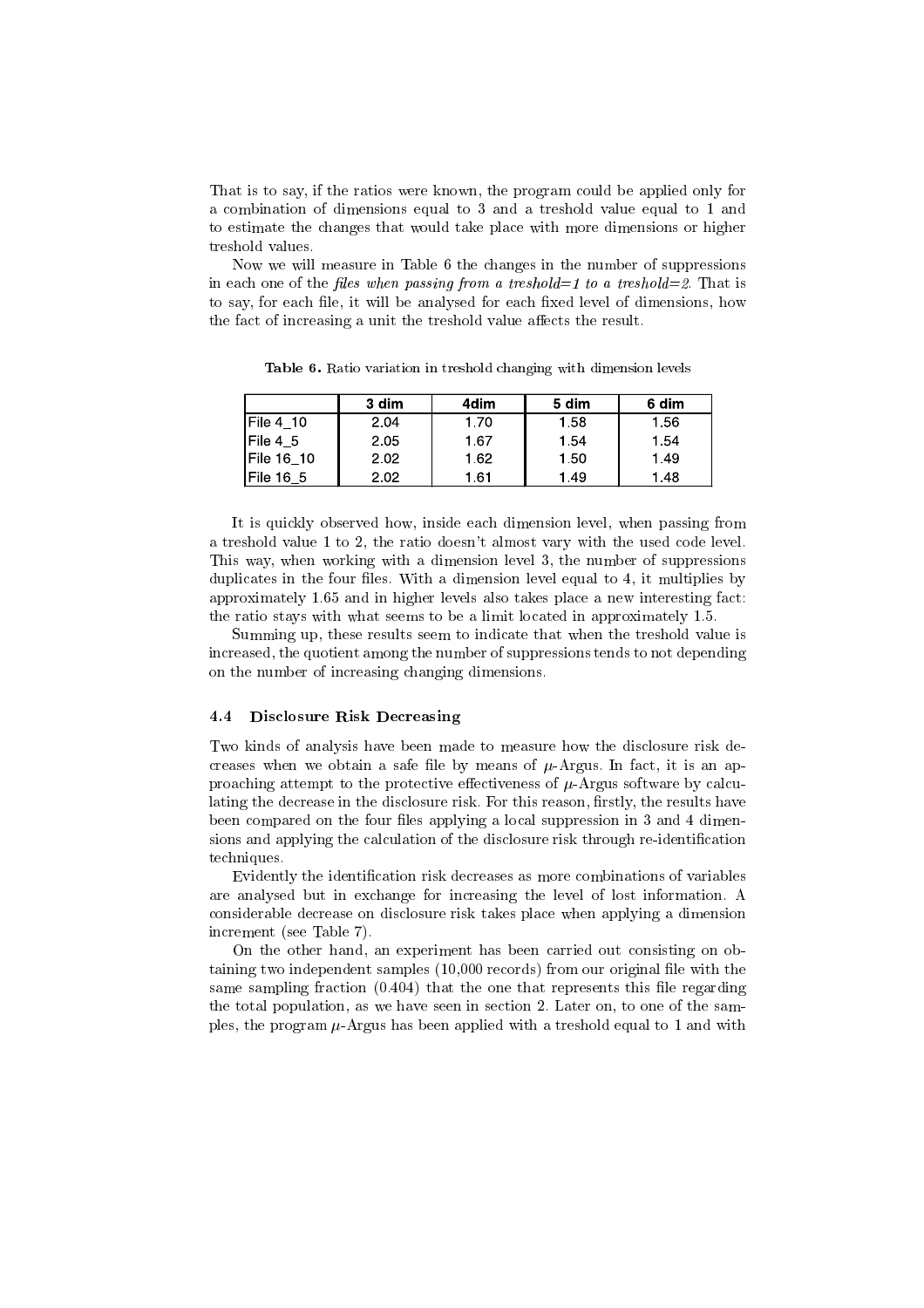Table 7. Disclosure risk decreasing in dimension changing from 3 to 4

| File 4_10  | 32.09 |
|------------|-------|
| File 4 5   | 31.10 |
| File 16 10 | 29.45 |
| File 16 5  | 39.46 |

combinations of 4 dimensions. After calculating the disclosure risk in the two samples, the decrease of this risk has been measured, as it could be seen in Table 8.

Table 8. Disclosure risk decreasing with vs without  $\mu$ -Argus performance (treshold=1,  $dim=4$ )

| $File 4_10$ | 66.98 |
|-------------|-------|
| File 4 5    | 72.60 |
| File 16 10  | 59 71 |
| IFile 16 5  | 69.56 |

### 4.5 Homogeneity of the Variables Distribution

One must keep in mind that when a file with microdata is spread, what is sought is that the analysts obtain some results the most similar possible to the original information, that is to say, the variables should maintain the distribution function.

To see how the option of local suppression acts in  $\mu$ -Argus a test of homogeneity has been carried out comparing the variables distributions in the original file with the distributions of the safe file produced by  $\mu$ -Argus. This test has been carried out for each one of the four analysis files, with combinations of 3 and 4 dimensions, with a treshold value equal to 1 and at a level of analysis univariant.

| 3 dimensions              |           |              |            |           |  |  |
|---------------------------|-----------|--------------|------------|-----------|--|--|
|                           |           | Homogeneity? |            |           |  |  |
|                           | File 4 10 | File 4 5     | File 16 10 | File 16 5 |  |  |
| <b>Place of Residence</b> | Yes       | Yes          | Yes        | Yes       |  |  |
| <b>Place of Birth</b>     | Yes       | Yes          | Yes        | Yes       |  |  |
| Age Strata                | Yes       | Yes          | Yes        | Yes       |  |  |
| <b>Sex</b>                | Yes       | Yes          | Yes        | Yes       |  |  |
| <b>Marital Status</b>     | Yes       | Yes          | No         | <b>No</b> |  |  |
| Profession                | Yes       | Yes          | No         | <b>No</b> |  |  |
| <b>Academic Level</b>     | Yes       | Yes          | Yes        | Yes       |  |  |
| <b>Activity Situation</b> | Yes       | Yes          | Yes        | <b>No</b> |  |  |

Table 9. Homogeneity test in 3 dimensions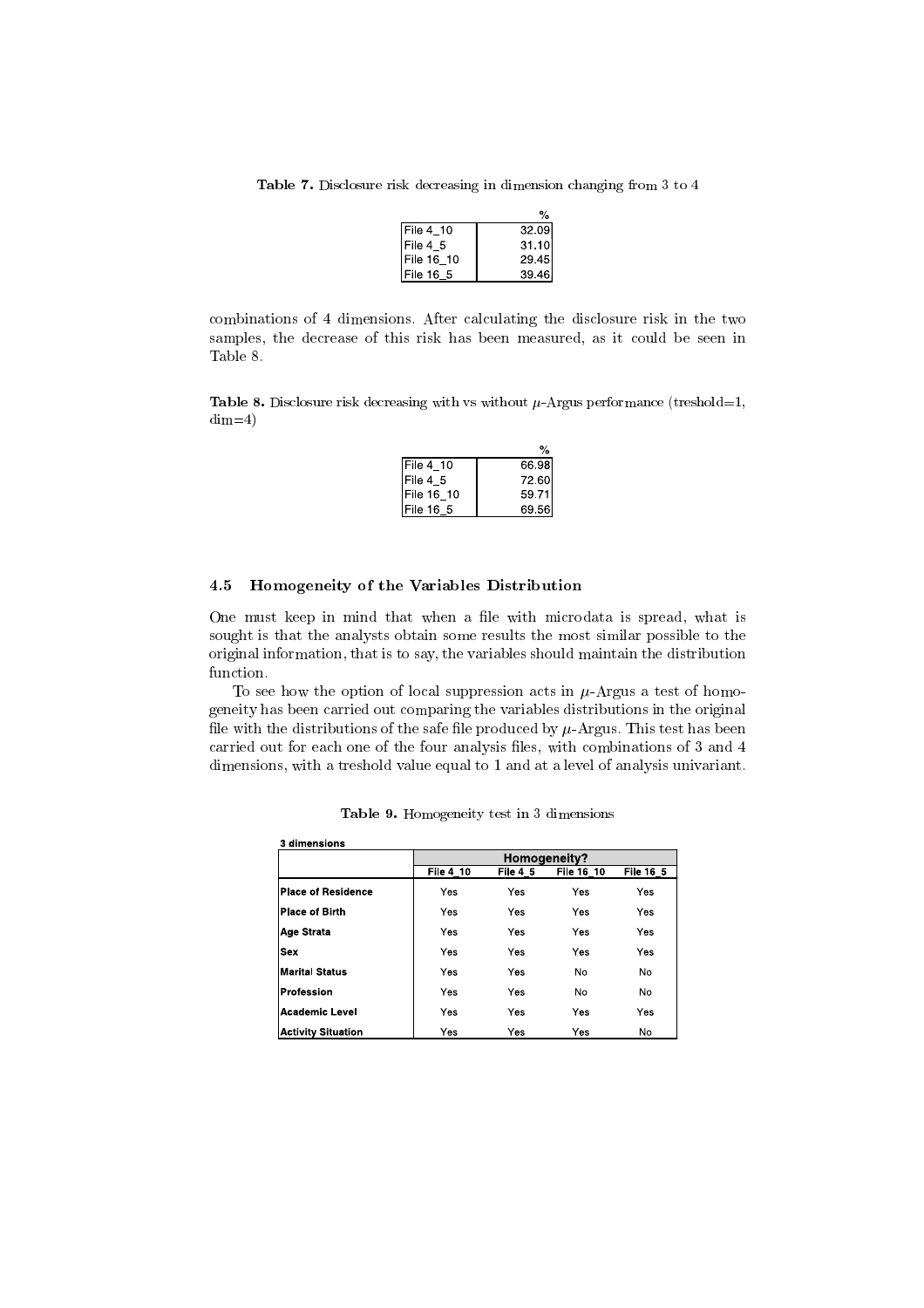Subsequently, two tables are presented (Tables 9 and 10) with the result of the test in terms of to reject or not to reject the variable, that is to say, if the function of variable distribution has suffered important changes or stays between some acceptable margins.

It is observed that most of the changes are not signicative, which means that the null hypothesis that the distribution function has not varied is accepted. The files with an Age Strata with 10 year-old strata don't reject any variable while the files with strata of 5 year-old age present problems in the variables Marital Status, Profession and Activity situation, this last one only in the File 16 5.

| 4 dimensions              |                  |                |            |                |  |  |
|---------------------------|------------------|----------------|------------|----------------|--|--|
|                           |                  | Homogeneity?   |            |                |  |  |
|                           | <b>File 4 10</b> | File 4 5       | File 16 10 | File 16 5      |  |  |
| Place of Residence        | No               | N <sub>o</sub> | Yes        | N <sub>o</sub> |  |  |
| <b>Place of Birth</b>     | No               | No             | <b>No</b>  | <b>No</b>      |  |  |
| <b>Age Strata</b>         | Yes              | Yes            | No         | Yes            |  |  |
| <b>Sex</b>                | No               | Yes            | Yes        | Yes            |  |  |
| <b>Marital Status</b>     | Yes              | No             | No         | No             |  |  |
| Profession                | Yes              | <b>No</b>      | No         | N <sub>o</sub> |  |  |
| <b>Academic Level</b>     | Yes              | Yes            | Yes        | Yes            |  |  |
| <b>Activity Situation</b> | Yes              | No             | No         | No             |  |  |

Table 10. Homogeneity test in 4 dimensions

In view of the previous results, we can highlight the following aspects:

- 1. When passing from 3 to 4 dimensions, the increment of rejected variables is considerable, one of them is rejected systematically (Place of Birth). On the other hand, the Education Level stays unalterable and the other ones depend on the file we are working with.
- 2. If the distribution of the variables are analysed one to one, we can see that the variables more easily rejected are those distributed internally in a heterogeneous way and, however, the suppressions are not carried out in a similar proportion but are distributed homogeneously among the different categories. This causes that some category maintains its weight practically intact while, in another one, it could have varied considerably.
- 3. It has also been observed that it is more frequent that a variable with many categories would be rejected easier than a variable with few categories, although this condition is not always completed like could be observed with the variable Education Level (21 categories) or with the variable Place of Birth (3 categories).
- 4. Bivariate analyses have been carried out but in most of the cases the homogeneity test doesn't support the null hypothesis.
- 5. Although it has not still been tested empirically, we intuitively suppose that if the number of dimensions or the treshold value increases more, the number of rejections will continue increasing.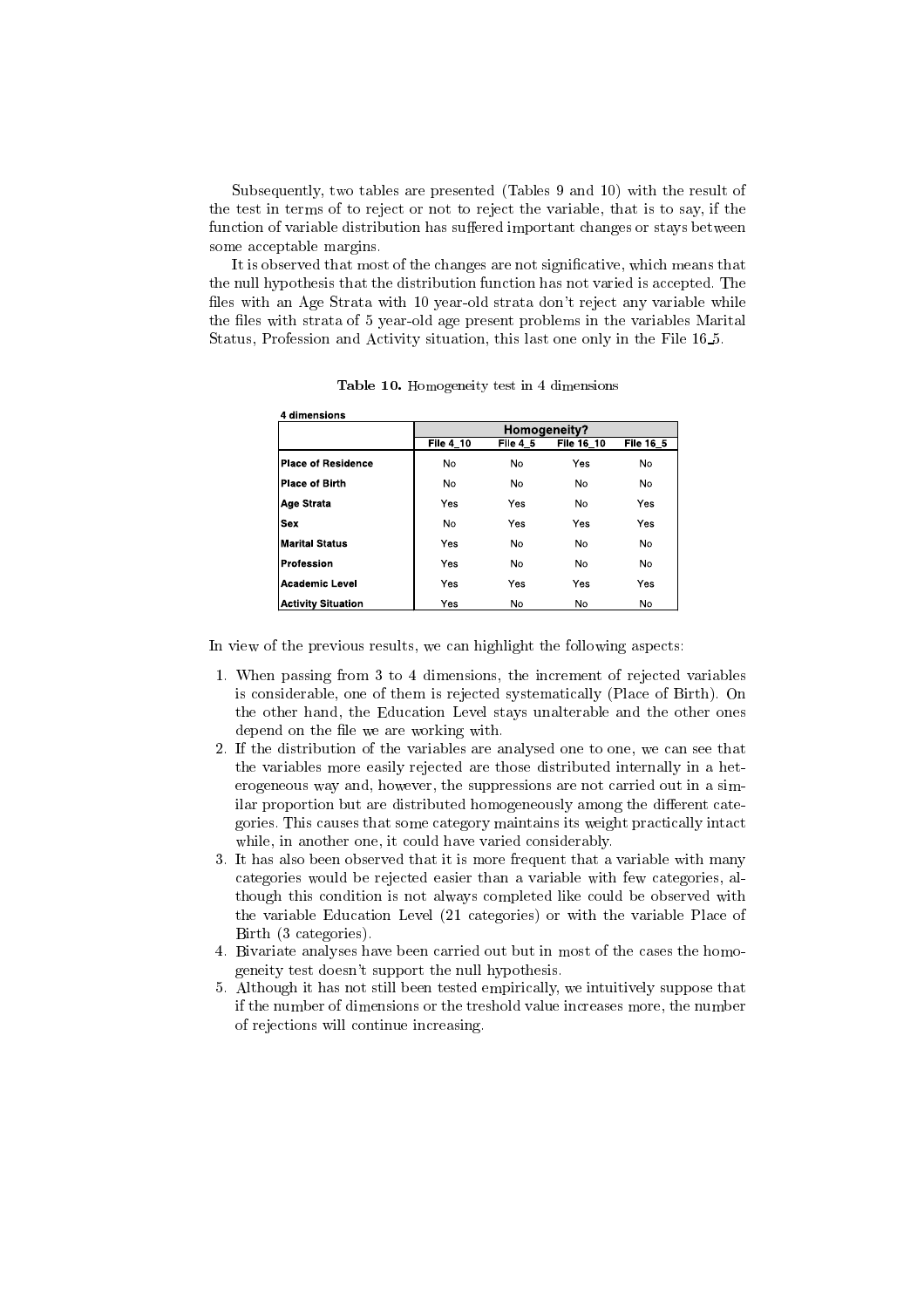6. We also point out the possibility to carry out other kind of homogeneity tests for qualitative data where the variation of marginal totals would be taken into consideration, as McNemar test, for instance.

#### $\overline{5}$ **Global Assessments**

In this paper some empirical results in the application of the software package  $\mu$ -Argus have been showed, and supplement other works carried out in the Idescat. Of those results the following valuations can be extracted as the most important:

- 1. For the construction of the safe files, and the consequent rising decrease of the disclosure risk, the options of global recoding and local suppression have been used. A decrease of the disclosure risk has been achieved indeed and the obtained files can be considered sure enough.  $t_{\rm th}$
- 2. On the other hand, with the increment in the number of dimensions and the treshold value, the quantity of lost information tends to be too high as for not keeping in mind that the safe file cannot be satisfactory. In fact, we have seen how the probability distributions of certain variables could be modied, especially the more homogeneous the suppressiones would be among the categories in a heterogeneous variable.
- 3. Argus works under the hypothesis that the processed file refers to the global population and not to a sample of the same one. When working with samples the disclosure risk decreases in great measure and, therefore, it would maybe not be necessary to carry out a number so high of suppressions since the unique populations in the sample shouldn't be unique in the population. It would be interesting to be able to introduce a parameter that will take into
- 4. It would be convenient, on one hand, more precise and extensive documentation on different options, algorithms and proceedings used by Argus and, on the other hand, some analysis procedures in the same software package to evaluate its effectiveness, like basic descriptive analysis, analysis of the suppressed data distribution, and so on..

As partner of the CASC project in the 5th Framework program of European Commission, the Idescat hope to continue testing the software package Argus in order to extend the results to both social and business data and to improve our policy and guidelines about the statistical disclosure control.

## References

- 1. Appel, G. and Hoffman, D.J.: "Perturbation by compensation". Preproceedings of the International Seminar on Statistical Condentiality, ISI-Eurostat. Dublin, September 1992. Final version published by Eurostat in 1993.
- 2. Turmo, J.: "Random perturbations by compensation: a method to protect confidential statistical information" [in Catalan]. Quaderns d'Estadística i Investigació Operativa (Qüestiió), 17, 3, 1993, 413-435.